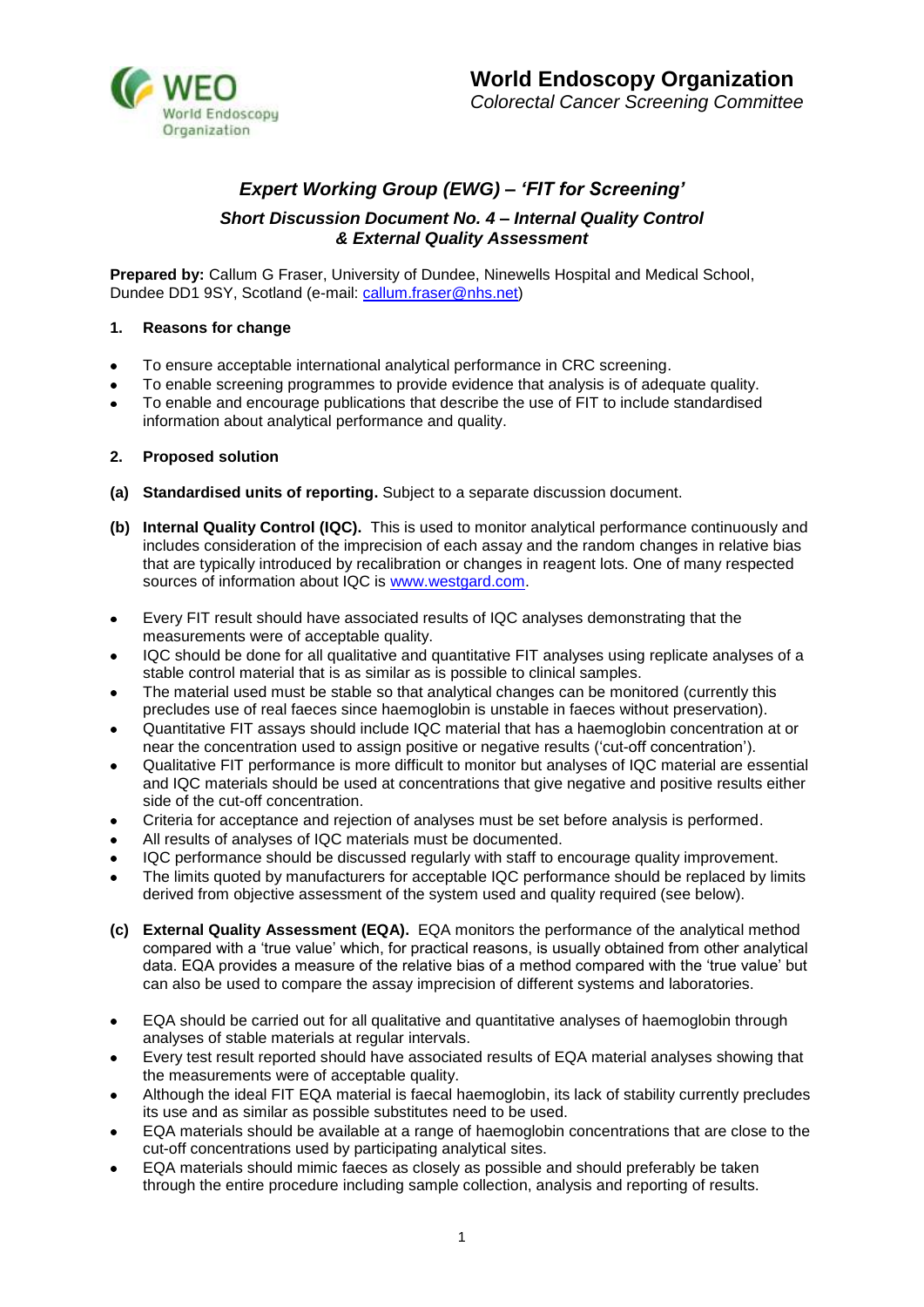

- Criteria for acceptable performance in EQA should be agreed, documented and monitored by an EQA oversight body that is independent of the individual participating laboratories.
- EQA results should be made available to all involved in analysis and discussed regularly.
- There is an urgent need for EQA schemes that are independent and fulfil all internationally agreed guidelines.
- **(d) Setting desirable standards of performance.** ISO 15189 5.6.1 states that "The laboratory shall design IQC systems that verify the attainment of the intended quality of results".<sup>1</sup> The analytical quality needed for qualitative and quantitative FIT has received little attention. A hierarchy of methods for setting desirable quality specifications for performance characteristics is as follows:
- $\bullet$ Level 1. Assessment based on performance for specific clinical decisions and clinical situations.
- Level 2. Assessment based on performance for general clinical decision-making.  $\bullet$
- Level 3. Professional recommendations.  $\bullet$
- Level 4. Quality specifications laid down by regulation or by EQA Scheme organisers.  $\bullet$
- $\bullet$ Level 5. Published state-of-the-art data.

A WEO EWG recommendation could provide interim Level 3 criteria for the analytical acceptability of all FIT analyses.

#### **3. Issues for consideration**

- While IQC must be instituted in all settings in which FIT analyses are performed, EQA requires  $\bullet$ urgent development since CRC screening programmes are in place or being introduced in many countries.
- Quality control and assessment cannot be done unless the desired quality is defined. The setting of standards for the quality required needs considerable theoretical (and possibly practical) work.
- A sub-group tasked with developing these standards and led by a full Member of the EWG should be considered.
- **4. Standards in publication and clinical analysis**
- **(a) Peer-reviewed journals – standards for reporting laboratory tests results.** The Standards for the Reporting of Diagnostic Accuracy (STARD) statement provides consensus guidelines designed to improve the quality of publications and a checklist of 15 important items that authors and editors should adopt.<sup>2</sup> Item 8 refers to the importance of describing in full the laboratory methods used and their *performance characteristics*. The Consortium of Laboratory Medicine Journal Editors has advised that: *Authors must report performance characteristics, such as the imprecision of the assay in the investigators' laboratories, the assay's reportable range and any reference (normal) range used in the study.<sup>3</sup>*

### Analytical *performance characteristics* are of two types:

- Practicability includes throughput, turnaround time of results, sample types, sample volume, stability of samples, stability of reagents and calibrators, skills required.
- Reliability is important for the correct interpretation of numerical results and includes imprecision (a measure of the random variation of the analytical method), bias (a measure of how close the result is to a true value), working range (the range in which a valid result is obtained without any manipulation of sample or reagents) and detection limit (the least amount of haemoglobin that can be detected).